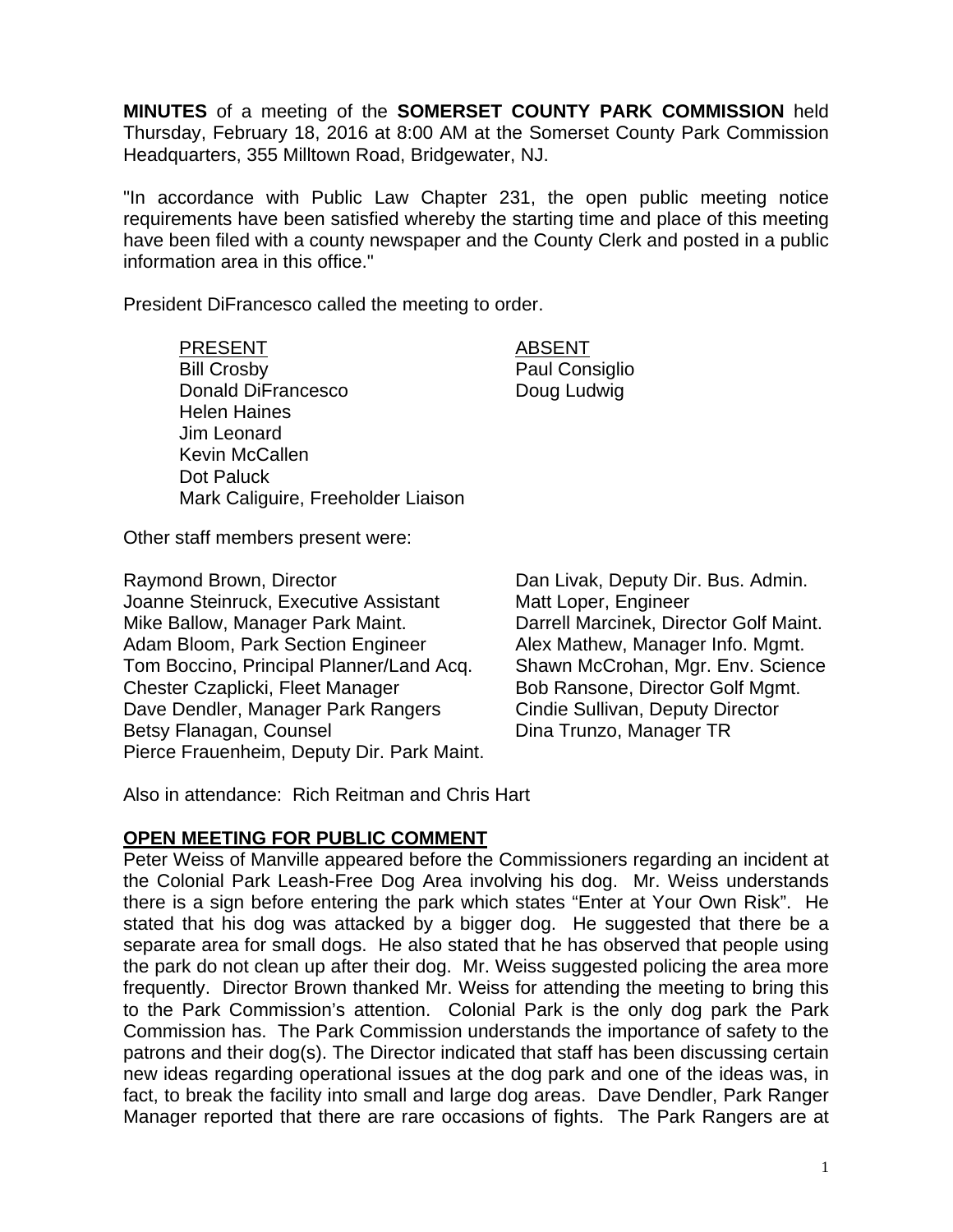the dog park as often as they can. Dave keeps in touch with other dog parks in the country to discuss operations and trends. President DiFrancesco reported that the staff will look into the suggestions.

# **APPROVAL OF THE MINUTES**

President DiFrancesco called for the approval of the minutes of the last regular meeting held January 21, 2016. MOVED BY: Commissioner Crosby; seconded by: Commissioner Paluck. YEAS: Commissioners Crosby, Haines, Leonard, McCallen, Paluck, and President DiFrancesco. NAYES: None. ABSENT: Commissioners Consiglio and Ludwig.

# **APPROVAL OF BILLS FOR PAYMENT**

# **Resolution R16-012 - Payment of Claims**

Resolution authorizing payment of bills for \$986,354.49 comprising of check numbers 4861-4864, 4784-4820, 4821-4854, 4865-4921, and 4929-4997. MOVED BY: Commissioner Crosby; seconded by: Commissioner Paluck. YEAS: Commissioners Crosby, Haines, Leonard, McCallen, Paluck, and President DiFrancesco. NAYES: None. ABSENT: Commissioners Consiglio and Ludwig.

# **COMMISSIONER CORRESPONDENCE**

Notice regarding Green Acres scoping hearing on February 23 on the encumbered lands in the Borough of Raritan, Orlando Drive.

### **DIRECTOR'S REPORT**

Director Brown submitted a report for the month of January 2016.

# **CONSENT AGENDA**

### **RESOLUTIONS**

The following resolutions were MOVED BY: Commissioner Crosby; seconded by: Commissioner Paluck. YEAS: Commissioners Crosby, Haines, Leonard, McCallen, Paluck, and President DiFrancesco. NAYES: None. ABSENT: Commissioners Consiglio and Ludwig.

### **Resolution R16-013 – Extending the 2016 Temporary Budget**

Resolution extends the temporary budget to April 30, 2016.

## **Resolution R16-014 – Award of the First Year of a Two-Year Contract for Golf Course Accessories**

Resolution awards a contract to Fertl-Soil Turf Supply, Inc., Site One Landscape Supply, and Grass Roots, Inc. The cost is not to exceed \$12,000.

## **Resolution R16-015 – Award of a Three Year Contract with Two One-Year Extensions for the Lease, Delivery, and Maintenance of Electric and Gasoline Powered Golf Cars**

Resolution awards a contract to E-Z GO Division of Textron. The cost is not to exceed \$232,255.44.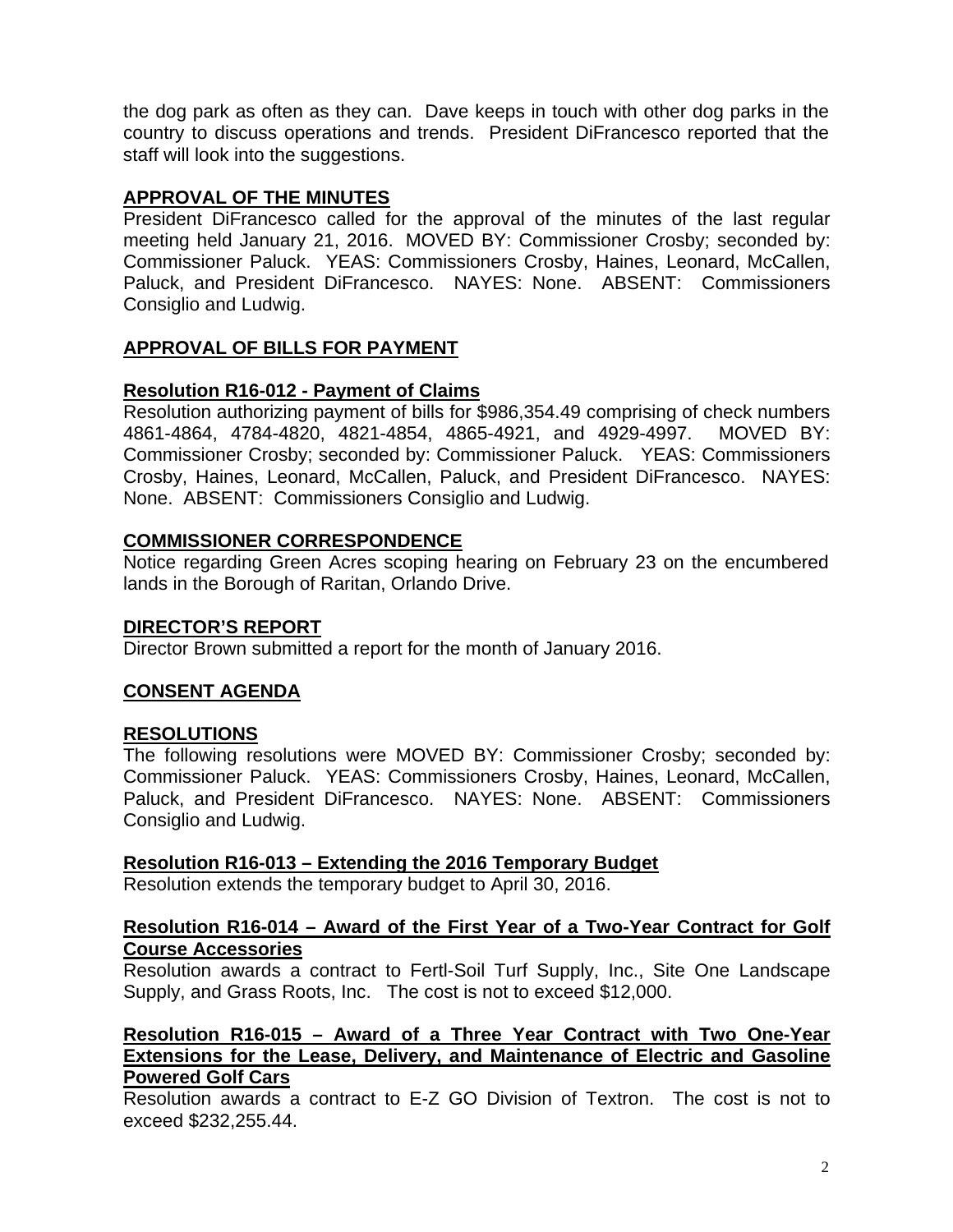## **Resolution R16-016 – Award of Contract for Purchase of Four (4) John Deere Compact Utility Tractors**

Resolution awards a contract to Central Jersey Equipment. The vehicle will be utilized by the Golf and Maintenance Divisions. The cost is not to exceed \$119,040.

## **Resolution R16-017 – Award of Contract for Purchase of Two (2) Toro Workman HDX Auto Transmission Utility Vehicles**

Resolution awards a contract to Storr Tractor Company. The vehicle will be utilized by the EEC and Horticulture Divisions. The cost is not to exceed \$46,488.06.

## **Resolution R16-018 – Award of Contract for Purchase of a Toro 7210 Groundsmaster 7210**

Resolution awards a contract to Storr Tractor Company. The vehicle will be utilized by the Park Maintenance Division. The cost is not to exceed \$41,860.80

## **COMMITTEE REPORTS**

### **FINANCE/BUSINESS ADMINISTRATION**

President DiFrancesco submitted a report for the month of January 2016.

Director Brown reported that the Operating Budget was resubmitted. The Finance Committee will have a meeting in March.

Dan Livak, Deputy Director/Business Administrator reported that January was a good month for revenue overall which has exceeded the past two years.

### **HUMAN RESOURCES**

A report was submitted for the month of January 2016.

Cindie Sullivan, Deputy Director Leisure Services reported that labor negotiations will begin on Monday, February 22. Commissioner Haines asked whether the vacancies listed on the Human Resources report are recent or longer term. Cindie reported that the vacancies became available in 2015 and the salaries have been included in the budget. There are many other positions, however, that remain unfilled and are not budgeted that are not intended to be filled in 2016.

### **LEISURE SERVICES**

A report was submitted for the month of January 2016.

Cindie Sullivan, Deputy Director reported that this is Shawn McCrohan's last meeting. Shawn has brought new energy to the Park Commission. Her position is being advertised in the National Recreation and Park Association and the North American Alliance for Environmental Education. Shawn thanked the Park Commission for the last two years. Ray Brown thanked Shawn for being aggressive on grants and programming at the Environmental Education Center. The Boardwalk Boondock project alone recently received a \$25,000 grant. Commissioner Crosby's Handymen Program has volunteered to assist with the rebuild.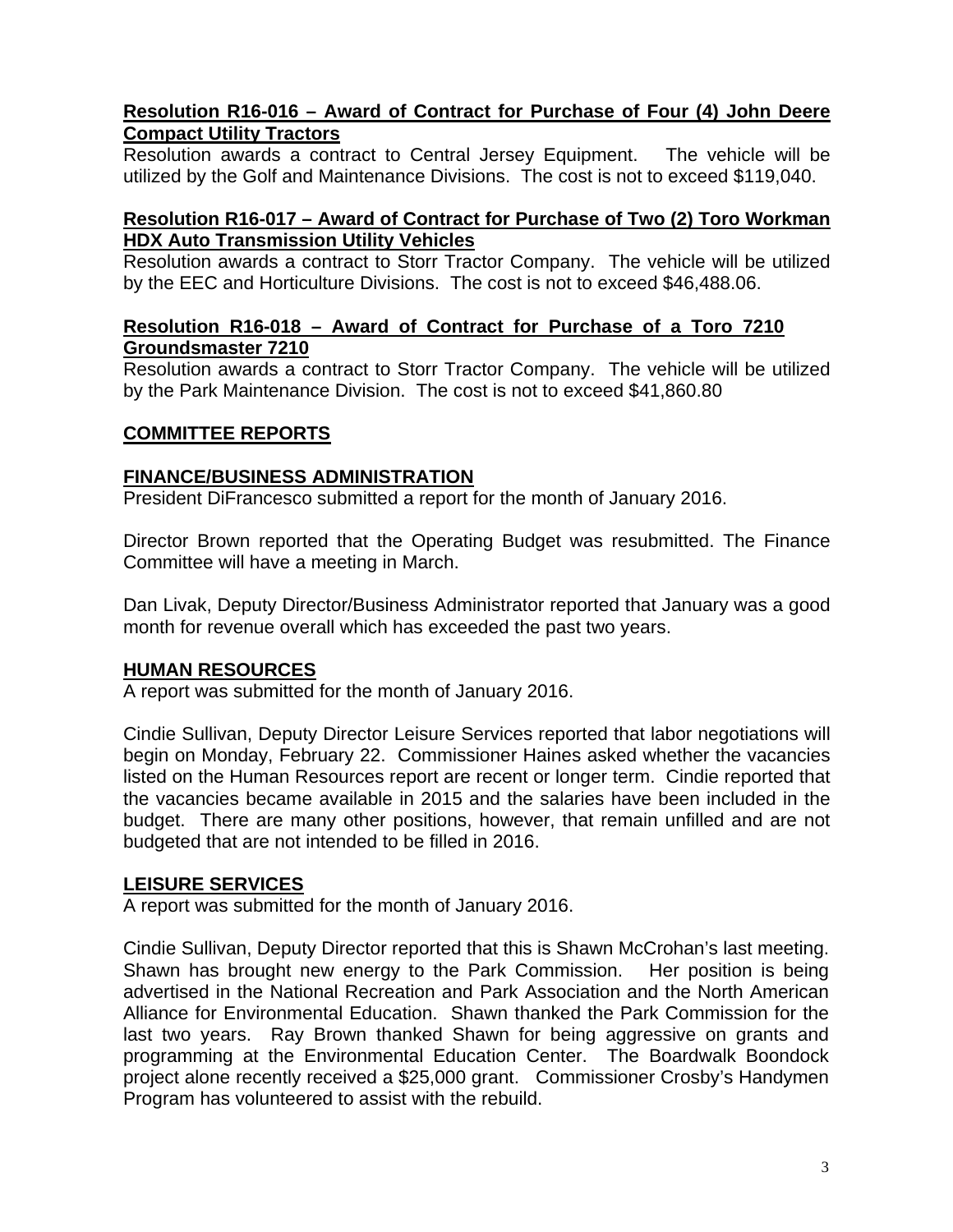## **GOLF MANAGEMENT**

Commissioner Paluck, Chair of the Committee, submitted a report for the month of January 2016.

Robert Ransone, Director of Golf Management reported that Neshanic Valley and Spooky Brook Golf Courses are open and that Green Knoll and Quail Brook Golf Courses will open Monday, February 29. The first golf simulator is doing well and the second is being installed this week. Golf staff will be attending the Metropolitan Golf Show and the New Jersey Golf Show on back-to-back weekends. Both are three-day events.

#### **INFORMATION MANAGEMENT**

Commissioner McCallen, Chair of the Committee, submitted a report for the month of January 2016.

Alex Mathew, Manager of Information Management reported that a meeting was held with the County CFO regarding the Voice Over IP system and the pricing.

#### **VISITOR SERVICES**

Commissioner Crosby, Chair of the Committee, submitted a report for the month of January 2016.

Dave Dendler, Manager Park Rangers reported that staff has been preparing for the spring and obtaining inventory supplies for first aid kits, etc. Applications for seasonals are beginning to be submitted.

### **PROPERTY MANAGEMENT**

Dan Livak reported that he has provided recommendations to Ray Brown regarding proposed additional hunting parcels that will provide additional revenue.

### **PLANNING AND LAND ACQUISITION**

Commissioner Haines, Chair of the Committee, submitted a report for the month of January 2016.

Tom Boccino, Parks Section Principal Planner, Land Acquisition reported that the 2015 Open Space Advisory Committee Annual Report has been distributed. This year so far has been off to a good start. Ray Brown reported that there are ongoing discussions with local and county officers regarding additional improvements at East County Park in Warren Township and Skillman Park in Montgomery Township. It is expected that Mountain View Park in Hillsborough Township will also official open next spring.

### **CAPITAL FACILIITES – CONSTRUCTION and ENGINEERING**

A report was submitted for the month of January 2016.

Matt Loper, Engineer, thanked the Park Commission for the Resolution of Thanks and Appreciation to Brian Mundhenk. Matt introduced Adam Bloom who will be the